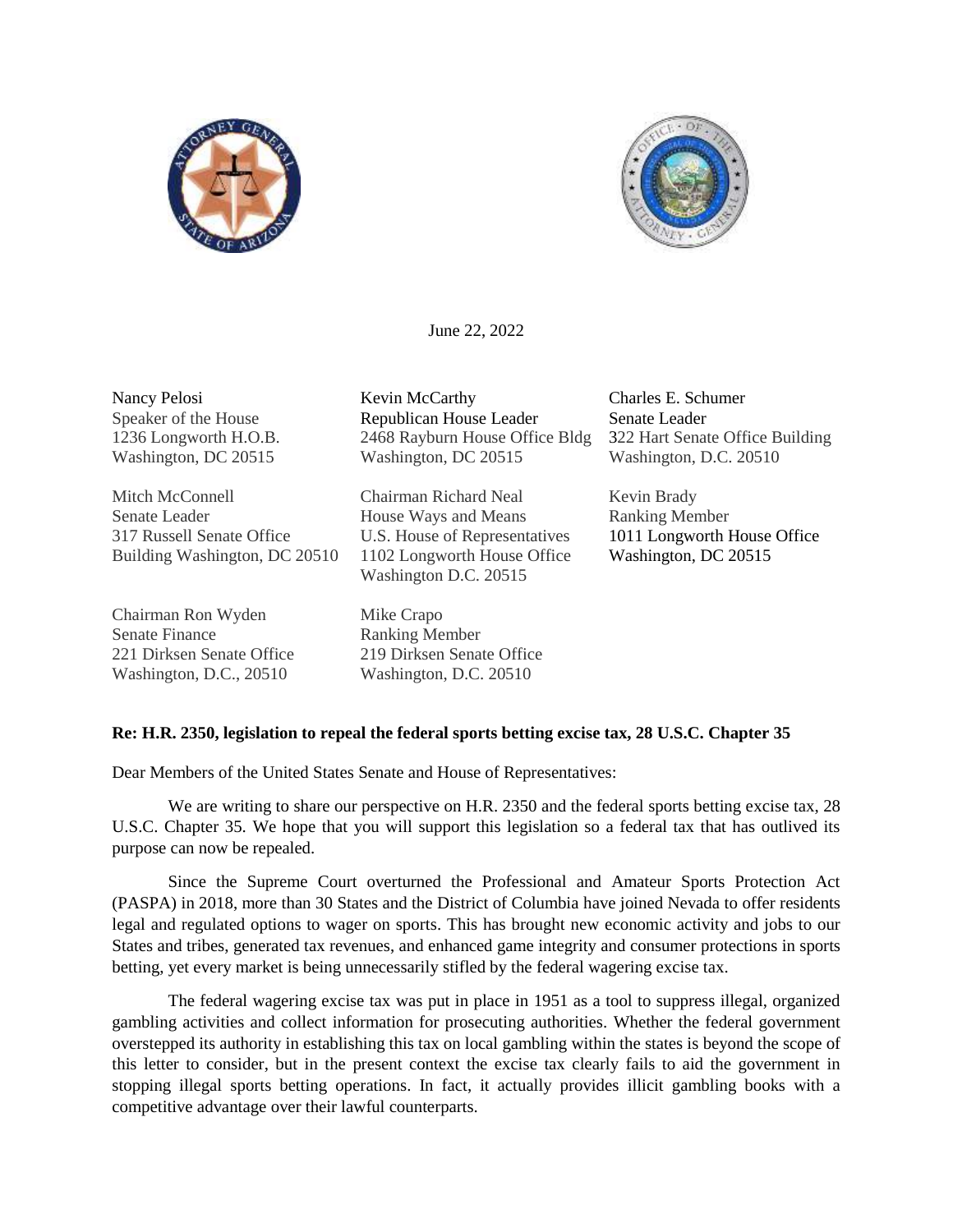$\overline{\phantom{a}}$ 

\_\_\_\_\_\_\_\_\_\_\_\_\_

In *Grosso v. United States,* 390 U.S. 62 (1968), the Supreme Court reversed a conviction against the Petitioner for failing to pay the wagering excise tax and held that this tax, directed toward individuals inherently suspected of criminal activities, violated the Petitioner's Fifth Amendment protections against self-incrimination.<sup>1</sup> In response, Congress amended the law to place statutory restrictions on the disclosure and sharing of wagering activity information.<sup>2</sup> At the time, Rep. Dante Fascell of Florida said of the Supreme Court's decision, "…gambling enforcement activities of the Internal Revenue Service were brought to a virtual halt. As a consequence, organized crime continues to derive fantastically huge profits from its illegal gambling operations unimpeded by any enforcement."<sup>3</sup> Thus, the federal sports betting excise tax no longer serves its intended purpose as an enforcement tool against criminal organizations and illegal gambling operations.

Until the Supreme Court's decision in *Murphy v. NCAA* in 2018, States outside Nevada were largely prohibited from legalizing and regulating sports betting while a vast illegal market flourished throughout the country. Even today, with States and tribes working to bring legal sports betting to residents*,* the illegal market remains dominant. The Federal Bureau of Investigation acknowledges the continued prevalence of these operations, which organized crime groups may use to generate revenue for other criminal activities such as human, drug, and weapons trafficking.<sup>4</sup> Consumers who place wagers on unregulated gaming sites may also fall victim to identity theft, deposit embezzlement, and other cybercrimes while lacking recourse through regulatory or judicial channels. Moreover, the illegal market provides no tax benefits for communities and no safeguards for the integrity of sports.

With the ongoing pervasiveness of illegal sports betting, the federal excise tax only serves to hamper the legal market by putting it at a competitive disadvantage. Because they do not pay the federal excise tax, state revenue taxes, licensing fees, and other overhead costs associated with operating in a highly regulated environment, illegal operators are able to offer more attractive odds to sports bettors. This diverts consumer funds from the legal market, fueling further illegal activities and straining law enforcement resources.

Previous Congresses recognized the crippling nature of the federal tax on legal sportsbook operators by reducing it from 10 percent to 2 percent in 1974 and to .25 percent in 1982.<sup>5</sup> It's high time to take the next step and repeal it altogether.

Ultimately the regulation of local gambling falls within the power and responsibility of the States. It is incumbent upon each to create an environment that will protect consumers and curb the illegal

<sup>2</sup> Pub. L. 93–499, [§3\(c\)\(2\), Oct. 29, 1974,](https://uscode.house.gov/statviewer.htm?volume=88&page=1551) 88 Stat. 1551, added item 4424.

<https://uscode.house.gov/view.xhtml?path=/prelim@title26/subtitleD/chapter35&edition=prelim>  $3 \text{ See } 117 \text{ Cong. Rec. (Bound) - Extension of Remarks: February 18, 1971. (available at$ [https://www.govinfo.gov/app/details/GPO-CRECB-1971-pt18/GPO-CRECB%201971-pt18-1-2\)](https://www.govinfo.gov/app/details/GPO-CRECB-1971-pt18/GPO-CRECB%201971-pt18-1-2)

<https://uscode.house.gov/view.xhtml?path=/prelim@title26/subtitleD/chapter35&edition=prelim>

<sup>&</sup>lt;sup>1</sup> U.S. Reports: Grosso v. United States, 390 U.S. 62 (1967). [Https://www.loc.gov/item/usrep390062/](https://www.loc.gov/item/usrep390062/)

<sup>&</sup>lt;sup>4</sup> FBI. (2021, September 22). Integrity in Sport and Gaming. [https://www.fbi.gov/investigate/organized-](https://www.fbi.gov/investigate/organized-crime/integrity-in-sport-and-gaming)

[crime/integrity-in-sport-and-gaming](https://www.fbi.gov/investigate/organized-crime/integrity-in-sport-and-gaming)<br><sup>5</sup> Subsec. (a). Pub. L. 93–499 substituted "2 percent" for "10 percent". Subsec. (a). Pub. L. 97–362 substituted provision that there shall be imposed on any wager authorized under the law of the State in which accepted an excise tax equal to 0.25 percent of the amount of such wager and that there shall be imposed on any other wager an excise tax equal to 2 percent of the amount of such wager for provision that there be imposed on wagers, as defined in section 4421, an excise tax equal to 2 percent of the amount thereof. See